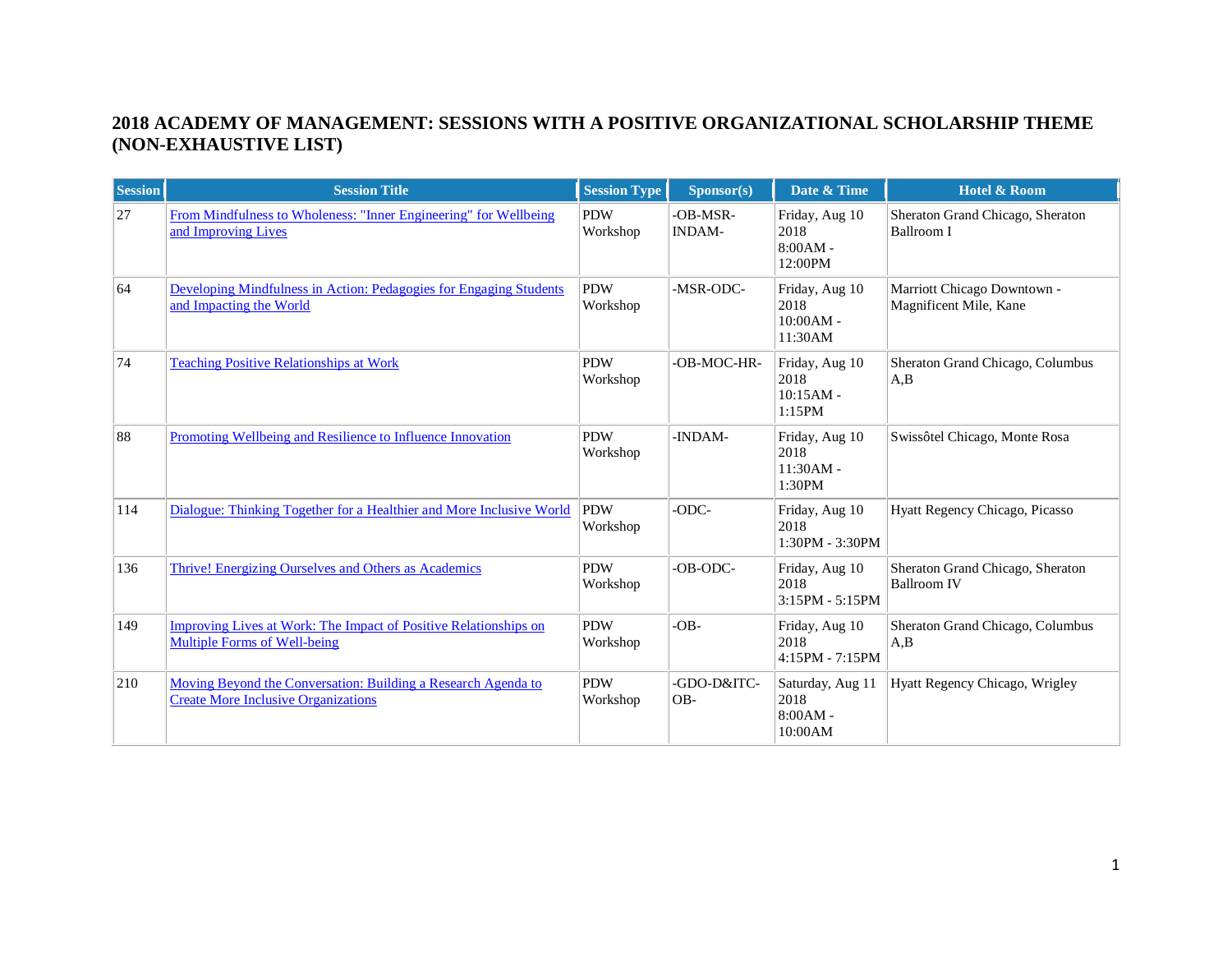| 220 | Positive Organizational Behavior Research in the Indian Cultural<br><b>Context: Advances and Reflections</b> | <b>PDW</b><br>Workshop | -INDAM-<br>AAM-   | Saturday, Aug 11<br>2018<br>$8:00AM -$<br>11:00AM  | Swissôtel Chicago, Montreux 1                              |
|-----|--------------------------------------------------------------------------------------------------------------|------------------------|-------------------|----------------------------------------------------|------------------------------------------------------------|
| 235 | Design vs. Designing – How Do We Design Organizations that Promote<br>Internal Health and Well-being?        | <b>PDW</b><br>Workshop | -ODC-MC-          | Saturday, Aug 11<br>2018<br>$8:00AM -$<br>10:00AM  | Hyatt Regency Chicago, Crystal C                           |
|     | 236 Positive Design: Using Design Thinking as a Creative Process for<br><b>Enhancing Project Outcomes</b>    | <b>PDW</b><br>Workshop | -ODC-OB-          | Saturday, Aug 11<br>2018<br>$8:00AM -$<br>10:00AM  | Hyatt Regency Chicago, Regency A                           |
|     | 245 Centers for Business Ethics & Responsible Leadership, Humanistic<br>Management, 21st Century Impact      | <b>PDW</b><br>Workshop | $-SIM-$           | Saturday, Aug 11<br>2018<br>$8:00AM -$<br>9:30AM   | Marriott Chicago Downtown - Magnificent<br>Mile, Chicago F |
|     | 246 Building Better Lives through Business Schools: Humanistic Pragmatism<br>and Relational Learning         | <b>PDW</b><br>Workshop | $-SIM-$           | Saturday, Aug 11<br>2018<br>$8:00AM -$<br>10:00AM  | Marriott Chicago Downtown - Magnificent<br>Mile, Sheffield |
|     | 317 Improving Lives by Creating a Culture of Mentoring                                                       | <b>PDW</b><br>Workshop | -MSR-MED-         | Saturday, Aug 11<br>2018<br>$11:00AM -$<br>12:30PM | Marriott Chicago Downtown - Magnificent<br>Mile, Lakeview  |
|     | 352 Improving Lives, Humanistic Management & Advancing the Sustainable<br><b>Development Goals (SDGs)</b>    | <b>PDW</b><br>Workshop | -MSR-SIM-<br>MED- | Saturday, Aug 11<br>2018<br>12:45PM -<br>3:15PM    | Marriott Chicago Downtown - Magnificent<br>Mile, Chicago D |
|     | 406 Happy Individuals, Harmonious Societies: How Can Organizations<br>Help?                                  | <b>PDW</b><br>Workshop | $-MSR-$           | Saturday, Aug 11<br>2018<br>2:45PM - 4:15PM        | Marriott Chicago Downtown - Magnificent<br>Mile, Lakeview  |
| 408 | Virtue Ethics in Business: Improving Lives through Practical Wisdom in<br><b>Business and Management</b>     | <b>PDW</b><br>Workshop | -SIM-MSR-         | Saturday, Aug 11<br>2018<br>2:45PM - 4:15PM        | Marriott Chicago Downtown - Magnificent<br>Mile, Kane      |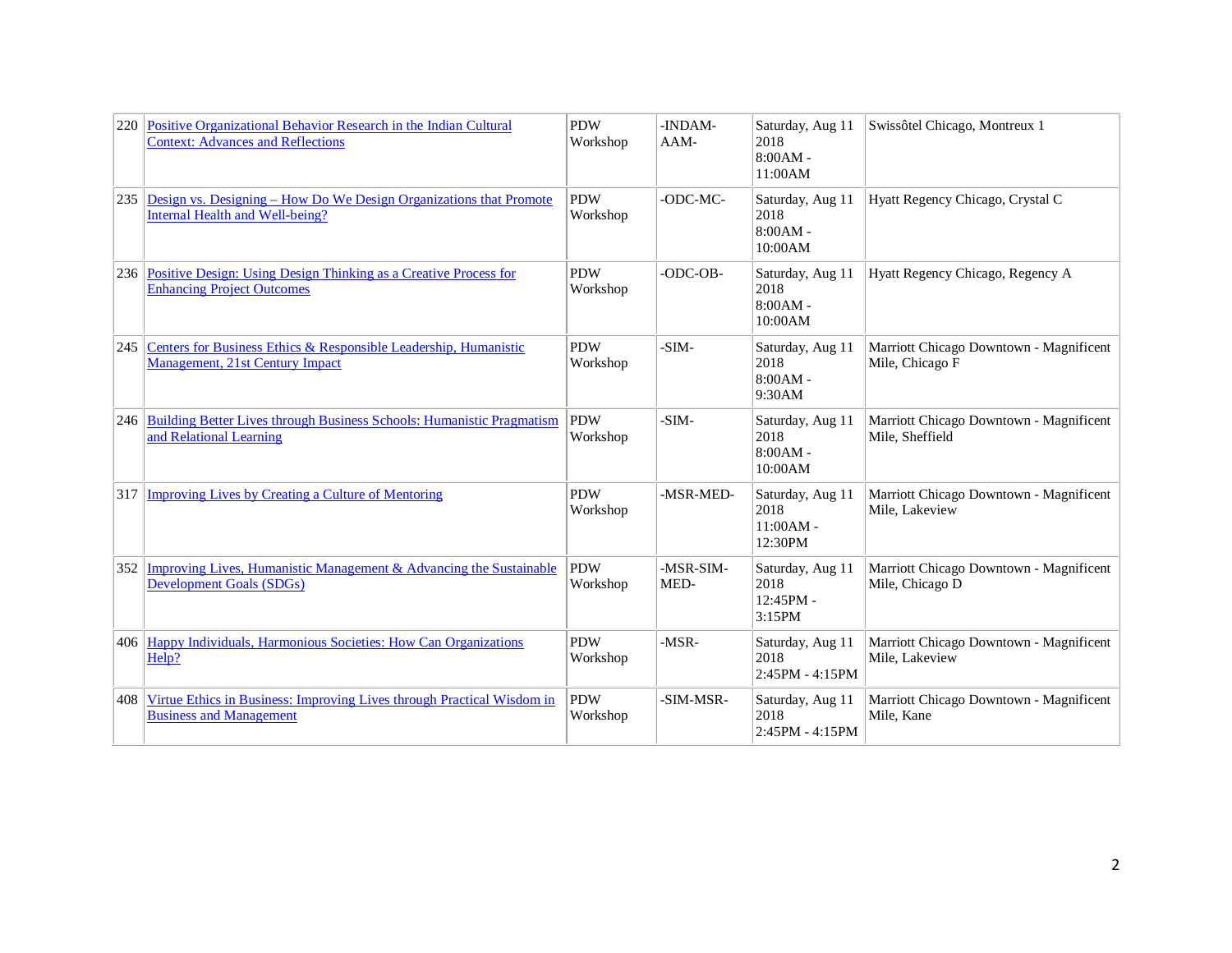| 424 | Social Identity and Authentic Leader Development                                                    | <b>PDW</b><br>Workshop | -OB-GDO-<br>CAR-  | Saturday, Aug 11<br>2018<br>3:45PM - 5:45PM    | Sheraton Grand Chicago, Ontario                            |
|-----|-----------------------------------------------------------------------------------------------------|------------------------|-------------------|------------------------------------------------|------------------------------------------------------------|
| 425 | Understanding the Relational Dynamics of Multi-Level Systems<br>Change                              | <b>PDW</b><br>Workshop | -ODC-OMT-<br>HCM- | Saturday, Aug 11<br>2018<br>3:45PM - 5:45PM    | Hyatt Regency Chicago, Toronto                             |
| 477 | Using Positive Organizational Scholarship to Innovate and Enliven OB<br>and Management Teaching     | <b>PDW</b><br>Workshop | -OB-MED-<br>ODC-  | Saturday, Aug 11<br>2018<br>5:45PM - 7:45PM    | Sheraton Grand Chicago, Sheraton<br>Ballroom II.III        |
| 524 | <b>Positive Organizational Scholarship Gathering</b>                                                | Meeting                | $-ICW-$           | Sunday, Aug 12<br>2018<br>7:30AM -<br>9:00AM   | Sheraton Grand Chicago, Chicago Ballroom<br>X              |
| 551 | Adam Smith Cared and We Should Too: Our Duty of Care for Student<br><b>Wellbeing and Resilience</b> | Symposium              | -TLC-             | Sunday, Aug 12<br>2018<br>$8:30AM -$<br>9:30AM | Marriott Chicago Downtown - Magnificent<br>Mile, Chicago B |
| 613 | Improving Health and Well-being in Society: How Can Positive<br><b>Organizations Help?</b>          | Symposium              | -AAT-             | Sunday, Aug 12<br>2018<br>12:00PM -<br>1:30PM  | Hyatt Regency Chicago, Columbus KL                         |
| 614 | Organizational Perspectives on Psychological Pain                                                   | <b>PDW</b><br>Workshop | $-AAT-$           | Sunday, Aug 12<br>2018<br>12:00PM -<br>5:00PM  | Hyatt Regency Chicago, Comiskey                            |
| 656 | Nourishing the Passion for Societal Health: Creating Books That<br><b>Inspire Deep Change</b>       | <b>PDW</b><br>Workshop | $-AAT-$           | Sunday, Aug 12<br>2018<br>1:15PM - 3:45PM      | Hyatt Regency Chicago, Regency A                           |
| 673 | When and How Leadership Improves Lives                                                              | Symposium              | $-AAT-$           | Sunday, Aug 12<br>2018<br>1:45PM - 3:15PM      | Hyatt Regency Chicago, Gold Coast                          |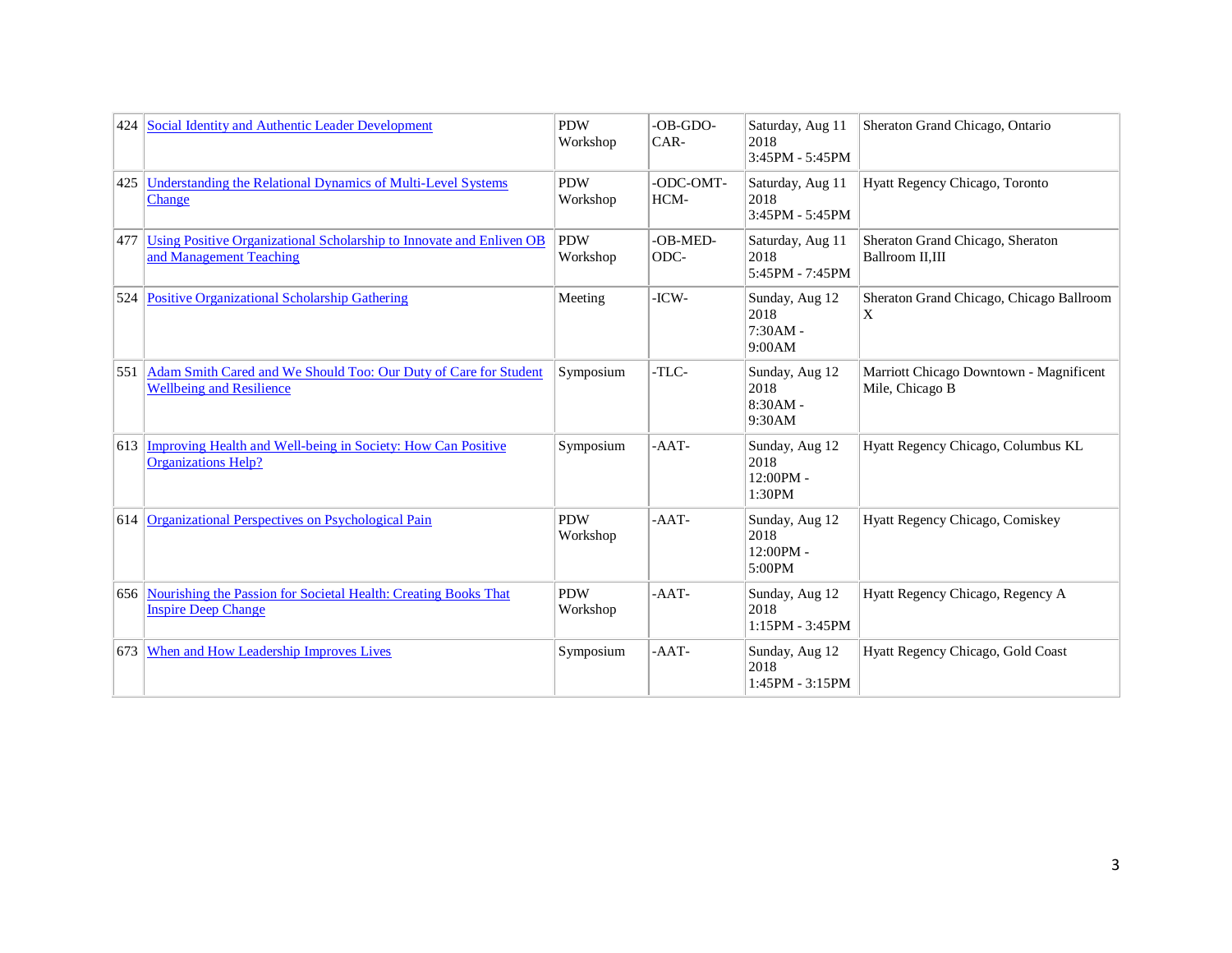| 686 | The Making of Organizations                                                                                     | <b>Discussion Paper</b><br>Session | -CMS-           | Sunday, Aug 12<br>2018<br>$2:15PM -$<br>3:45PM | Hyatt Regency Chicago, McCormick                                                  |
|-----|-----------------------------------------------------------------------------------------------------------------|------------------------------------|-----------------|------------------------------------------------|-----------------------------------------------------------------------------------|
|     | 701 Resilience, Patronage, and Crisis Management                                                                | <b>Discussion Paper</b><br>Session | -PNP-           | Sunday, Aug 12<br>2018<br>$2:15PM -$<br>3:45PM | Marriott Chicago Downtown - Magnificent Mile,<br>Streeterville                    |
| 741 | Fireside Chat with Jane Dutton, Sharon Parker, and Scott<br>Sonenshein                                          | Symposium                          | $-AAT-$         | Sunday, Aug 12<br>2018<br>$4:00PM -$<br>5:30PM | Hyatt Regency Chicago, Columbus CD                                                |
| 745 | Improving Lives with Better Management Theory - Dignity and<br><b>Well-Being as Cornerstones</b>                | Symposium                          | $-AAT-$         | Sunday, Aug 12<br>2018<br>$4:00PM -$<br>5:30PM | Hyatt Regency Chicago, Regency D                                                  |
| 874 | <b>Gratitude at Multiple Levels of the Organization</b>                                                         | Symposium                          | -MOC-OB-        | Monday, Aug 13<br>2018<br>$8:00AM -$<br>9:30AM | Swissôtel Chicago, Vevey 2                                                        |
| 887 | Building a Job: When and How to Job Craft                                                                       | Paper Session                      | $-OB$ -         | Monday, Aug 13<br>2018<br>$8:00AM -$<br>9:30AM | Sheraton Grand Chicago, Sheraton Ballroom V                                       |
|     | 888 Being Resilient Versus Being Burnt-out: Well-being at Work                                                  | Paper Session                      | $-OB -$         | Monday, Aug 13<br>2018<br>$8:00AM -$<br>9:30AM | Sheraton Grand Chicago, Superior A                                                |
| 891 | Overcoming Value Judgments of Affect: Adverse Effects of<br>Feeling Good and Benefits of Feeling Bad            | Symposium                          | -OB-CM-<br>MOC- | Monday, Aug 13<br>2018<br>$8:00AM -$<br>9:30AM | Sheraton Grand Chicago, Mayfair                                                   |
| 996 | <b>MSR Distinguished Speakers and Member Plenary Profiles:</b><br><b>Experience, Compassion, and Engagement</b> | <b>Plenary Session</b>             | $-MSR-$         | Monday, Aug 13<br>2018<br>9:45AM -<br>11:15AM  | Marriott Chicago Downtown - Magnificent Mile,<br><b>Addison Marriott Ballroom</b> |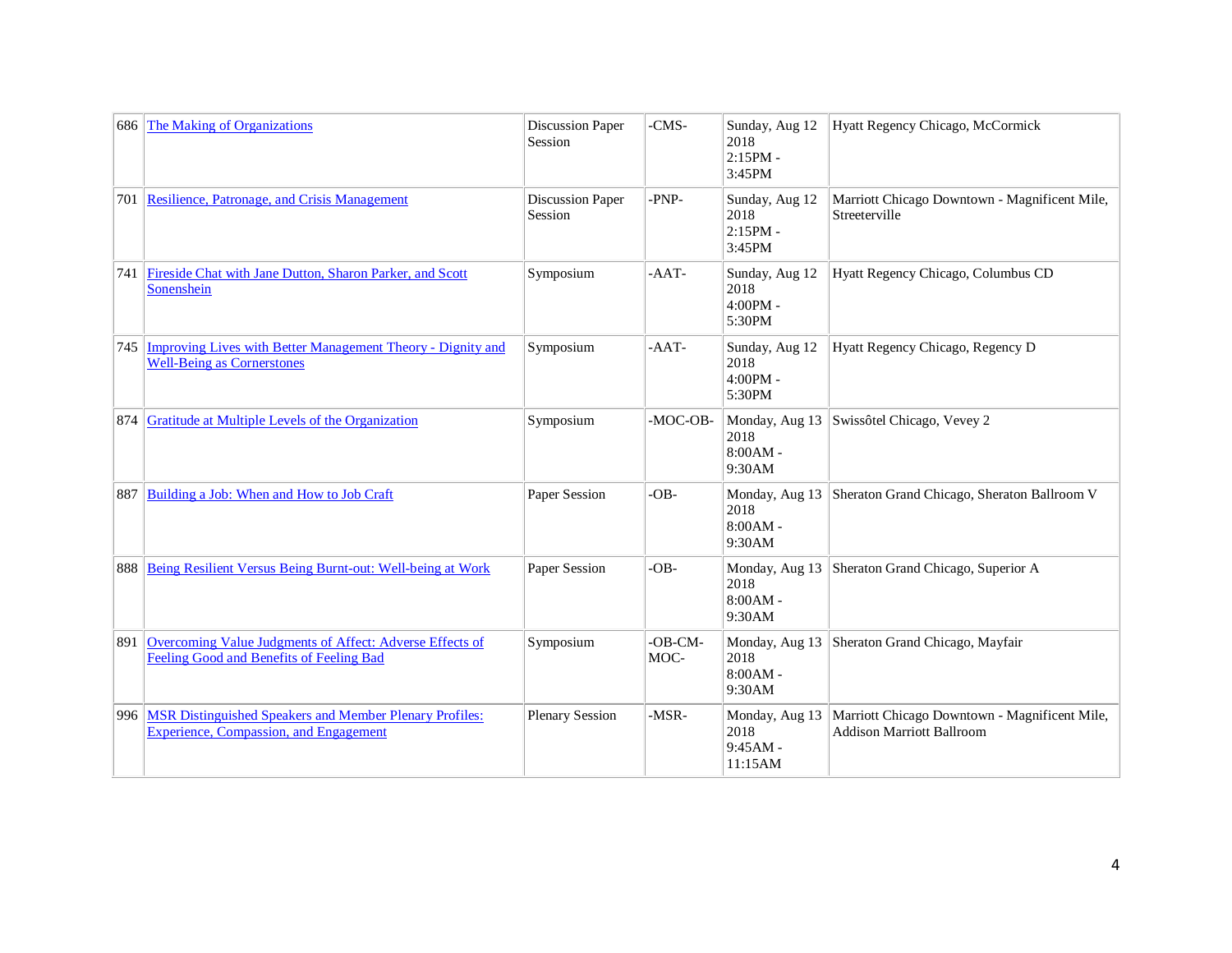| 1063 | <b>Material and Subjected Lives</b>                                                                | Paper<br>Session | -CMS-            | Monday, Aug 13<br>2018<br>11:30AM -<br>1:00PM   | Hyatt Regency Chicago, Horner                            |
|------|----------------------------------------------------------------------------------------------------|------------------|------------------|-------------------------------------------------|----------------------------------------------------------|
|      | 1101 Physiology at Work                                                                            | Paper<br>Session | $-OB -$          | Monday, Aug 13<br>2018<br>$11:30AM -$<br>1:00PM | Sheraton Grand Chicago, Gold Coast                       |
|      | 1107 Psychological Foundations for Positive Work Relationships                                     | Symposium        | -OB-CAR-<br>MOC- | Monday, Aug 13<br>2018<br>$11:30AM -$<br>1:00PM | Sheraton Grand Chicago, Columbus A                       |
| 1114 | Think Positive (Emotions)! Understanding Awe, Hope, and<br><b>Compassion in Organizations</b>      | Symposium        | -OB-MOC-<br>HR-  | Monday, Aug 13<br>2018<br>$11:30AM -$<br>1:00PM | Sheraton Grand Chicago, Michigan B                       |
| 1115 | The Virtue of Humility in the Workplace: Antecedents, Benefits, and<br><b>Boundary Conditions</b>  | Symposium        | -OB-MSR-         | Monday, Aug 13<br>2018<br>$11:30AM -$<br>1:00PM | Sheraton Grand Chicago, Edgewater                        |
| 1149 | Supporting Organizations That Intend to "Do Good": Qualitative and<br><b>Quantitative Insights</b> | Symposium        | -SIM-OB-         | Monday, Aug 13<br>2018<br>$11:30AM -$<br>1:00PM | Marriott Chicago Downtown - Magnificent<br>Mile, Houston |
|      | 1196 Fostering Positive Organizational Dynamics in Challenging<br><b>Employment Settings</b>       | Symposium        | -HR-MOC-         | Monday, Aug 13<br>2018<br>1:15PM - 2:45PM       | Sheraton Grand Chicago, Chicago Ballroom<br>X            |
|      | 1210 Leaders Improving Lives: Harnessing the Power of Leaders for Good                             | Symposium        | -MOC-CM-         | Monday, Aug 13<br>2018<br>1:15PM - 2:45PM       | Swissôtel Chicago, Vevey 2                               |
|      | 1218 Paternalistic, Humble & Self-Sacrificing Leaders                                              | Paper<br>Session | $-OB -$          | Monday, Aug 13<br>2018<br>1:15PM - 2:45PM       | Sheraton Grand Chicago, Erie                             |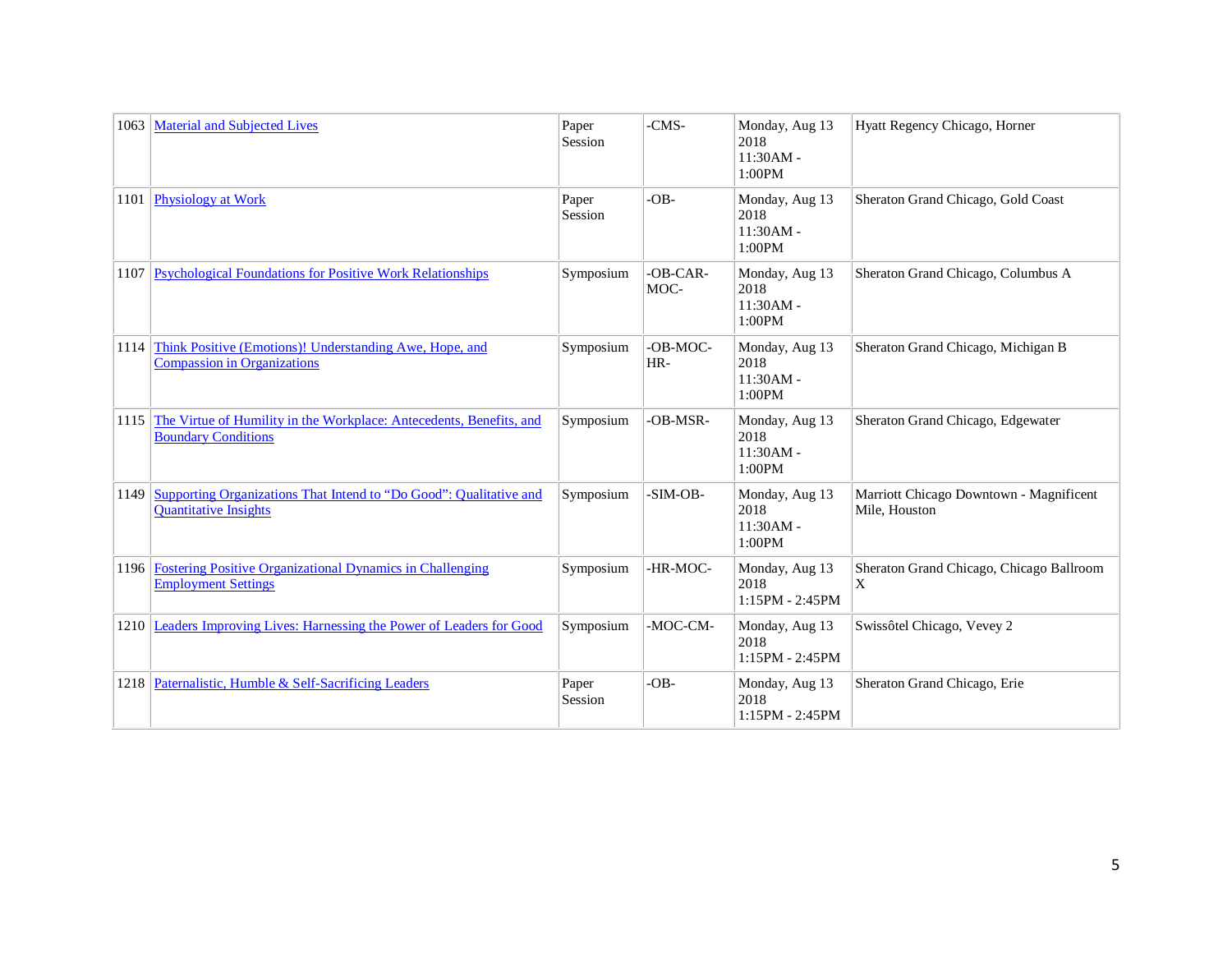| 1223 | Approach and Avoidance: The Dynamics of Agreeing to and Giving<br>Help                              | Paper Session      | $-OB -$            | Monday, Aug 13<br>2018<br>$1:15PM - 2:45PM$ | Sheraton Grand Chicago, Superior A                      |
|------|-----------------------------------------------------------------------------------------------------|--------------------|--------------------|---------------------------------------------|---------------------------------------------------------|
| 1343 | <b>What Capital? Psychological Capital</b>                                                          | Paper Session      | $-OB -$            | Monday, Aug 13<br>2018<br>3:00PM - 4:30PM   | Sheraton Grand Chicago, Superior B                      |
| 1344 | <b>Character Strengths in Work Organizations: New Findings and</b><br><b>Practical Implications</b> | Symposium          | $-OB-HR$ -<br>MOC- | Monday, Aug 13<br>2018<br>3:00PM - 4:30PM   | Sheraton Grand Chicago, Chicago<br><b>Ballroom VIII</b> |
| 1347 | Perceptions and Enactment of Authenticity among Minority and<br><b>Majority Employees</b>           | Symposium          | -OB-MOC-           | Monday, Aug 13<br>2018<br>3:00PM - 4:30PM   | Sheraton Grand Chicago, Superior A                      |
| 1357 | ODC Distinguished Scholar Session: Professor Gretchen Spreitzer                                     | Plenary<br>Session | -ODC-              | Monday, Aug 13<br>2018<br>3:00PM - 4:30PM   | Hyatt Regency Chicago, Regency A                        |
| 1442 | Positive Perspectives on Mistreatment, Revenge and Competition                                      | Symposium          | $-OB-CM-$          | Monday, Aug 13<br>2018<br>4:45PM - 6:15PM   | Sheraton Grand Chicago, Michigan B                      |
|      | 1444 Complicating Connection: Unpacking Affection, Attraction, and<br><b>Intimacy at Work</b>       | Symposium          | $-OB-GDO-$<br>MOC- | Monday, Aug 13<br>2018<br>4:45PM - 6:15PM   | Sheraton Grand Chicago, Chicago<br>Ballroom VII         |
| 1569 | Then and Now: Job Design, Diversity and Creativity                                                  | Symposium          | -MH-OB-HR-         | Tuesday, Aug 14<br>2018<br>8:00AM - 9:30AM  | Hyatt Regency Chicago, Plaza B                          |
| 1573 | <b>Authenticity and Social Connections at Work</b>                                                  | Symposium          | -MOC-OB-           | Tuesday, Aug 14<br>2018<br>8:00AM - 9:30AM  | Hyatt Regency Chicago, Michigan 3                       |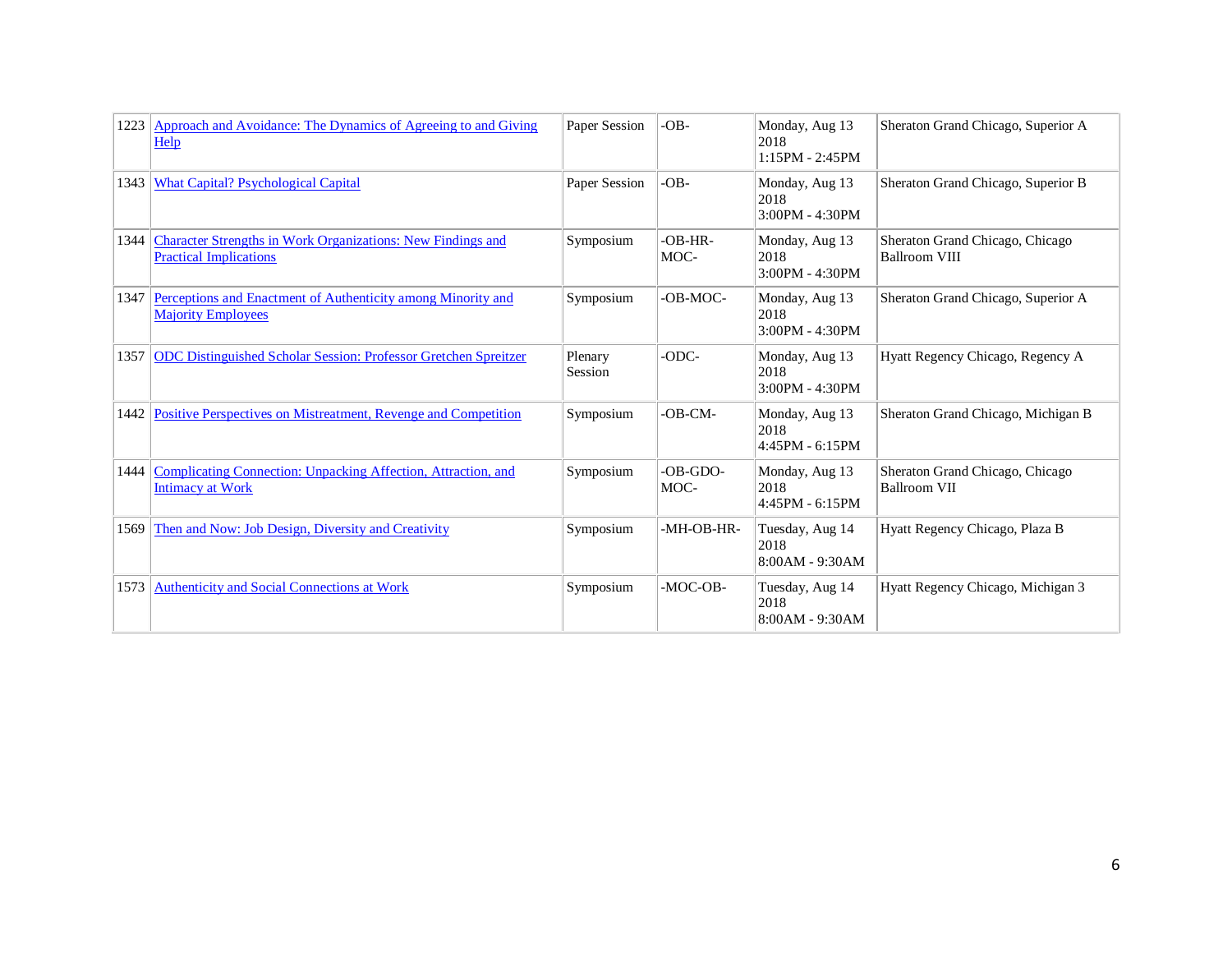|      | 1574 Storying of the Self: The Power of Self-Narration in an<br><b>Organizational Context</b> | Symposium        | -MOC-OB-<br>CAR- | Tuesday, Aug 14<br>2018<br>8:00AM - 9:30AM       | Swissôtel Chicago, Zurich A                                |
|------|-----------------------------------------------------------------------------------------------|------------------|------------------|--------------------------------------------------|------------------------------------------------------------|
|      | 1592   Feeling It: Empathy & Compassion at Work                                               | Paper<br>Session | $-OB -$          | Tuesday, Aug 14<br>2018<br>8:00AM - 9:30AM       | Sheraton Grand Chicago, Superior B                         |
|      | 1600 Positive Organizational Scholarship                                                      | Paper<br>Session | -ODC-            | Tuesday, Aug 14<br>2018<br>8:00AM - 9:30AM       | Hyatt Regency Chicago, Columbian                           |
| 1612 | The Dark Side of Authenticity in Organizational Life                                          | Symposium        | -OMT-SAP-        | Tuesday, Aug 14<br>2018<br>8:00AM - 9:30AM       | Marriott Chicago Downtown - Magnificent Mile,<br>Chicago E |
| 1707 | Thumbs Up to Positive Personality Traits                                                      | Paper<br>Session | $-OB -$          | Tuesday, Aug 14<br>2018<br>$9:45AM -$<br>11:15AM | Sheraton Grand Chicago, Mayfair                            |
| 1718 | New Directions in Building and Rebuilding Trust                                               | Symposium        | $-OB-CM-$        | Tuesday, Aug 14<br>2018<br>$9:45AM -$<br>11:15AM | Sheraton Grand Chicago, Erie                               |
|      | 1804 Relational Foundations of Effective Care Delivery                                        | Paper<br>Session | -HCM-            | Tuesday, Aug 14<br>2018<br>11:30AM - 1:00PM      | Hyatt Regency Chicago, Water Tower                         |
| 1818 | The Tuesday Coolness: This Is Us                                                              | Paper<br>Session | -MOC-            | Tuesday, Aug 14<br>2018<br>11:30AM - 1:00PM      | Hyatt Regency Chicago, Michigan 3                          |
| 1824 | <b>OB ETHICS SPOTLIGHT: Ethical Leadership</b>                                                | Paper<br>Session | $-OB -$          | Tuesday, Aug 14<br>2018<br>11:30AM - 1:00PM      | Sheraton Grand Chicago, Chicago Ballroom VII               |